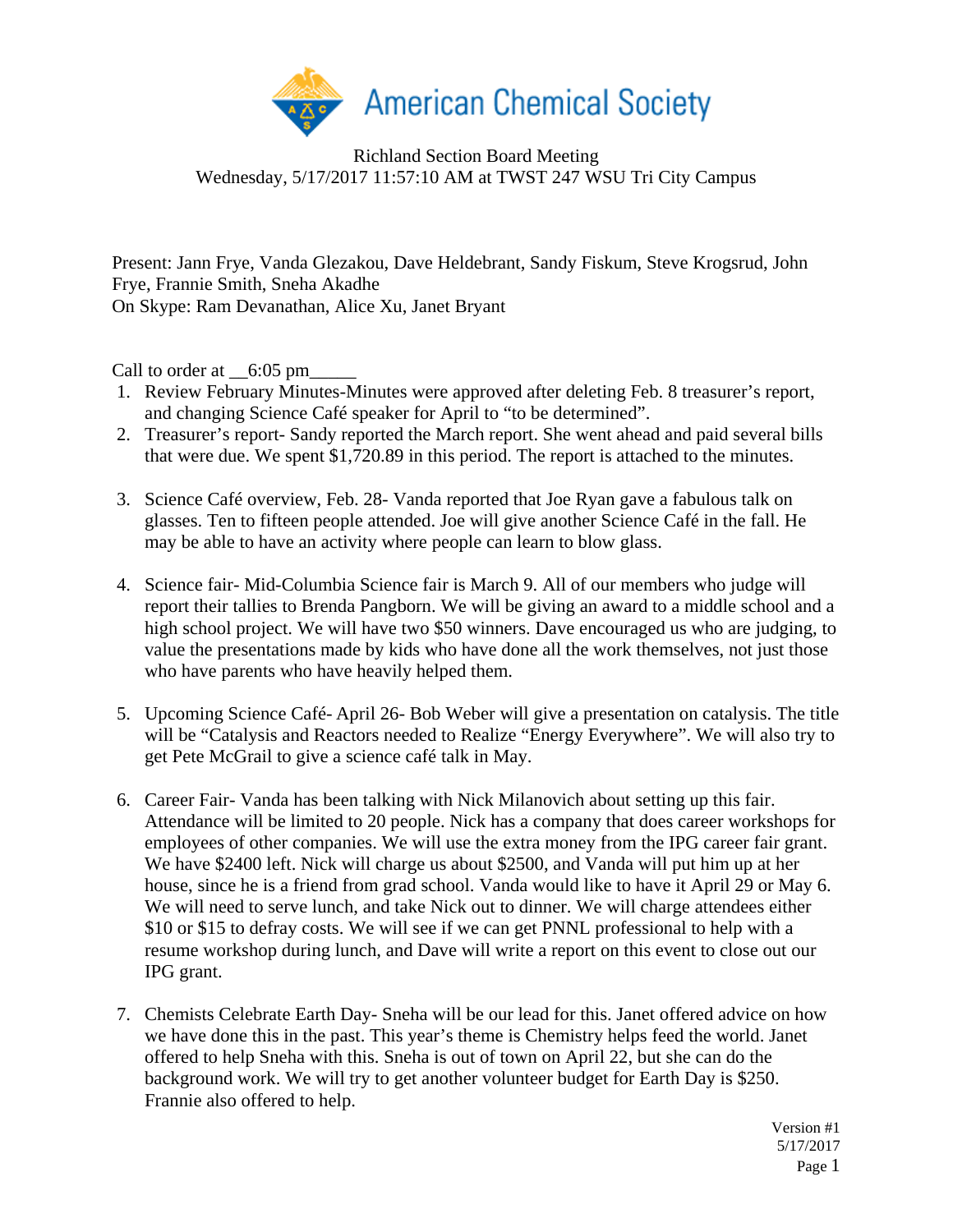

Richland Section Board Meeting Wednesday, 5/17/2017 11:57:10 AM at TWST 247 WSU Tri City Campus

- 8. Website- Steve reported that he updated the names on the website. Sam Bryan agreed to be our NOR board representative. Steve will update the website with information about the April Science Café. He will also publicize the career fair.
- 9. Lewis And Clark Science Club- Sandy reported that the demonstrations went very well. She will write an article for the newsletter and send it to Alice.
- 10. Technology Grant- Frannie reported that we received the Technology grant from ACS. The grant for sharing what we do with a broader audience, such as turning our science cafes into webinars, or recorded to archive on our website. We are required to put this grant into use by May. The grant is for \$1500. She has consulted with Matt Monroe on this, and will present ideas to the board in April.
- 11. NORM 2018- Steve showed examples of two versions of the Save the Date postcard. He also brought examples of pens, pencils, magnets, or calendars of promotional items for the NORM 2017 booth at that conference. He has prices for these items. The NORM committee does not have a budget for this yet. The more you order, the cheaper/unit price. Janet thinks we need at least 500 postcards, and swag or candy. Our Booth must also have a backdrop. Frannie suggested that we might be able to get PNNL to provide their smart phone microscope to give out with the cards. Janet did secure one PNNL person to help staff the booth at NORM 2017. NORM 2017 is in Corvallis, OR, June 25-28. Allison Campbell will be the keynote speaker. Twenty percent of the session organizers are from the Richland Section.